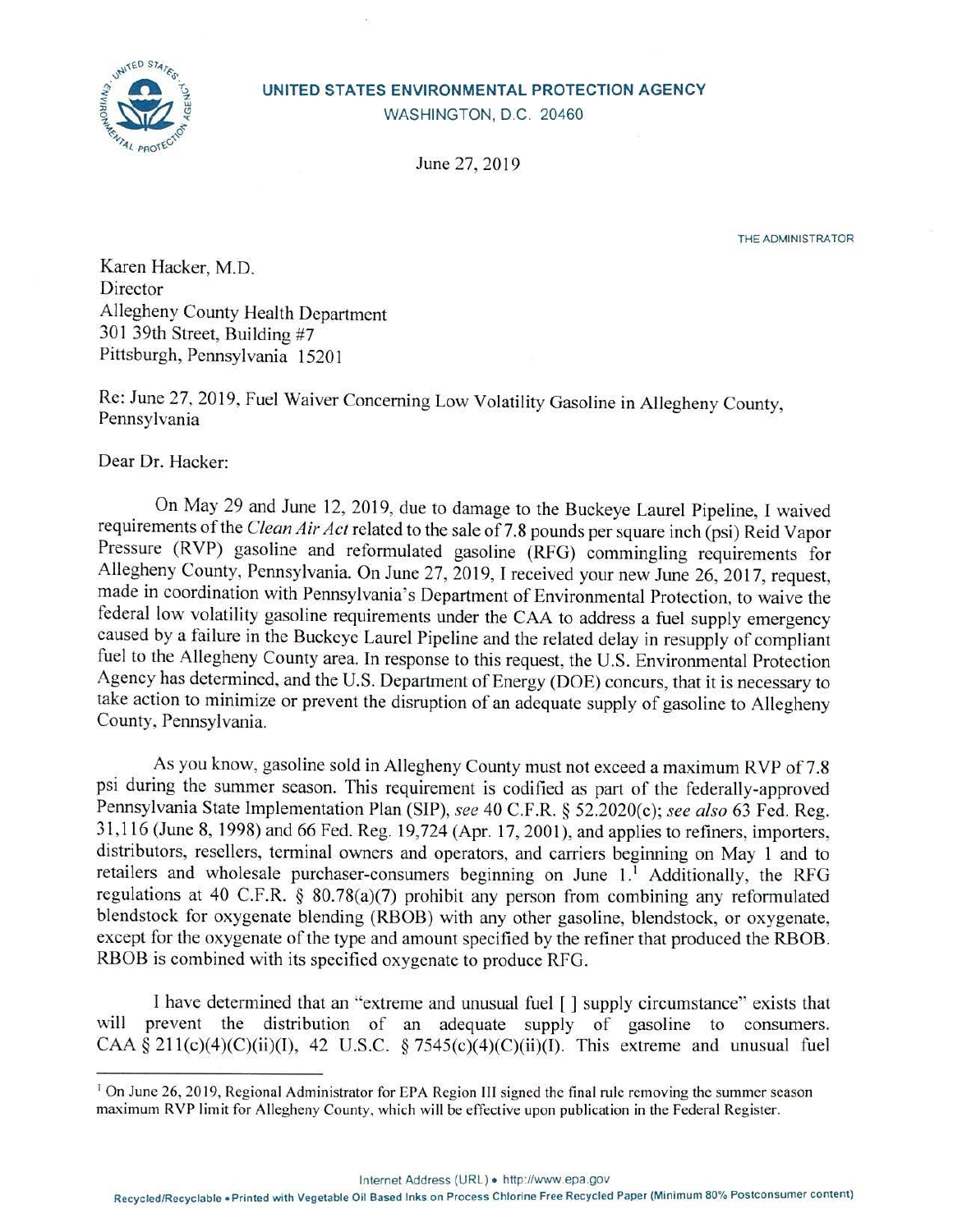circumstance is the result of a failure in the Buckeye Laurel Pipeline, an event that could not reasonably have been foreseen or prevented, and is not attributable to a lack of prudent planning on the part of suppliers of the fuel to these areas. CAA§ 21 l(c)(4)(C)(ii)(II), 42 U.S.C. § 7545(c)(4)(C)(ii)(II). The Buckeye Laurel Pipeline supplies the majority of compliant fuel, which includes RFG, into the Allegheny County area through three terminals. In May 2019, the operator of the Buckeye Laurel Pipeline discovered a damaged section of the pipeline, the repair of which required removing the line from normal service. Recently, the pipeline operator completed repairs on the damaged segment of the Buckeye Laurel Pipeline and has since successfully completed all follow-up tests. However, shipments of compliant fuel cannot begin until July 2, at the earliest, and at least ten days of travel time will be required to resupply the affected terminals, with additional time needed for distribution throughout the area. Furthermore, I have determined that it is in the public interest to grant this waiver and that this waiver applies to the smallest geographic area necessary to address the fuel supply circumstances. CAA § 211(c)(4)(C)(ii)(III) and (iii)(I), 42 U.S.C. § 7545(c)(4)(C)(ii)(III) and (iii)(I).

The EPA, in consultation with DOE, has evaluated the impact of the disruption of the fuel distribution system on fuel supplies to Allegheny County, Pennsylvania. Based on this evaluation, the EPA has determined, and DOE concurs, that it is necessary to take action to minimize or prevent further disruption of an adequate supply of gasoline to consumers in this area.

Therefore, to minimize or prevent problems with the supply of gasoline, I am issuing this waiver of the federal 7.8 psi RVP requirement codified in the federally-approved SIP for Allegheny County, Pennsylvania. This waiver allows the sale of gasoline in Allegheny County that meets the 9.0 psi RVP standard applicable in other parts of Pennsylvania. Additionally, I am waiving the provisions at 40 C.F.R. § 80.78(a)(7) that prohibit any person from combining any RBOB with any other gasoline, blendstock, or oxygenate, unless certain conditions are met. These waivers apply only to Allegheny County, Pennsylvania, are effective immediately, and continue until midnight on July 15, 2019.

Gasoline distributed under this waiver may not be introduced into terminal storage tanks from which gasoline is dispensed into trucks for distribution to retail outlets in Allegheny County after July 15, 2019. Any gasoline distributed under this waiver that is stored in terminal storage tanks for distribution to retail outlets and wholesale purchaser-consumers in Allegheny County, Pennsylvania may be distributed and sold in these areas after July 15, 2019, until the supply is depleted. Likewise, retailers and wholesale purchaser-consumers in Allegheny County, Pennsylvania may continue selling or dispensing gasoline that meets the conditions of this waiver after July 15, 2019, until their supplies are depleted. If the final rule relaxing the summertime RVP requirement for Allegheny County becomes effective prior to the termination date of this waiver (July 15, 2019), parties may continue to commingle RBOB with other gasoline, blendstock, or oxygenate as needed until July 15, 2019, or until supplies are depleted in accordance with the conditions outlined above.

This waiver only applies to the applicable federal requirements cited above for the designated areas. Other state or local requirements or restrictions related to this matter may need to be addressed by the appropriate authorities. Should conditions warrant, this waiver may be